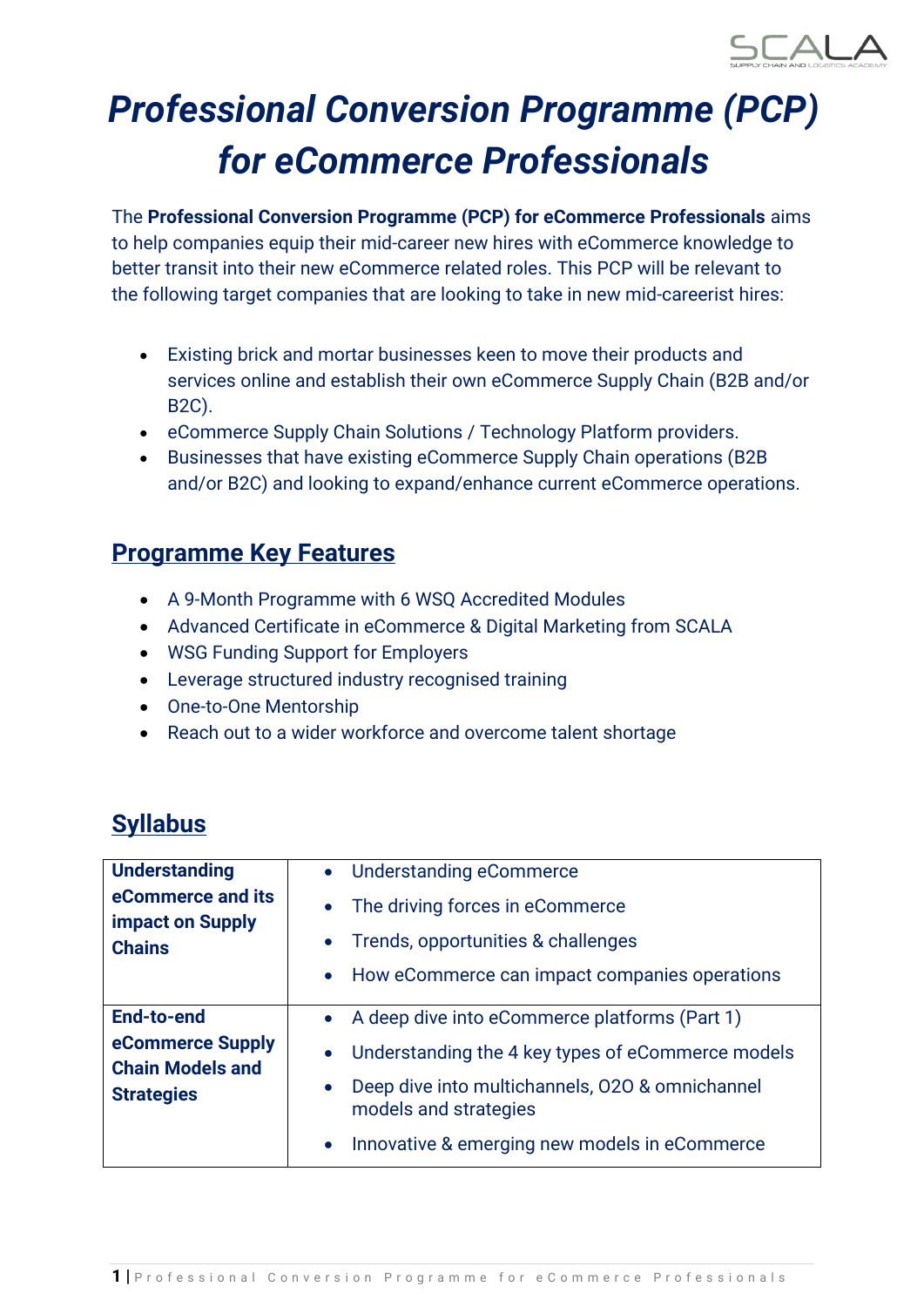

| eCommerce                                                                  | A deep dive into eCommerce platforms (Part 2)<br>$\bullet$                                                                                                                                                                         |
|----------------------------------------------------------------------------|------------------------------------------------------------------------------------------------------------------------------------------------------------------------------------------------------------------------------------|
| <b>Platforms,</b><br><b>Technology and</b>                                 | Understanding eCommerce systems and technologies<br>$\bullet$                                                                                                                                                                      |
| <b>Innovations</b>                                                         | Designing and developing company's eCommerce<br>strategy                                                                                                                                                                           |
| <b>Digital Marketing,</b>                                                  | Driving online traffic<br>$\bullet$                                                                                                                                                                                                |
| <b>Customer</b>                                                            | Customer Acquisition - Cold, Warm & Hot Audiences<br>$\bullet$                                                                                                                                                                     |
| <b>Acquisition and</b><br><b>Sales Operations</b>                          | <b>Content Marketing</b><br>$\bullet$                                                                                                                                                                                              |
|                                                                            | Designing and developing an effective marketing<br>$\bullet$<br>campaign                                                                                                                                                           |
|                                                                            | Platform Marketing (Facebook) - Deep Dive<br>$\bullet$                                                                                                                                                                             |
|                                                                            | Platform Marketing (Google & YouTube) - Deep Dive<br>$\bullet$                                                                                                                                                                     |
| <b>OmniChannel</b>                                                         | Meeting the changing needs of consumers<br>$\bullet$                                                                                                                                                                               |
| <b>Logistics, Last Mile</b><br><b>Fulfilment and</b>                       | Integrated Omnichannel supply Chain & logistics<br>$\bullet$                                                                                                                                                                       |
| <b>Supply Chain</b>                                                        | Applying the SCOR (Supply Chain Operations<br>$\bullet$<br>Reference) model                                                                                                                                                        |
| <b>Management</b><br><b>Operations</b>                                     | Best Practices of an OmniChannel eBusinesses<br>$\bullet$                                                                                                                                                                          |
|                                                                            | <b>Supply Chain Management Strategies</b><br>$\bullet$                                                                                                                                                                             |
| <b>Capstone Project</b><br><b>Supply Chain /</b><br><b>Retail Elective</b> | Supply Chain Elective: Trainees are to develop and<br>$\bullet$<br>implement a business / transformation plan to help<br>their company establish an e-Commerce<br>model/operation or improve the current e-Commerce<br>operations. |
|                                                                            | Retail Elective: Trainees are to develop and implement<br>$\bullet$<br>a business / transformation plan to help their company<br>establish an e-Commerce presence or a develop a<br>related e-Commerce marketing / sales campaign. |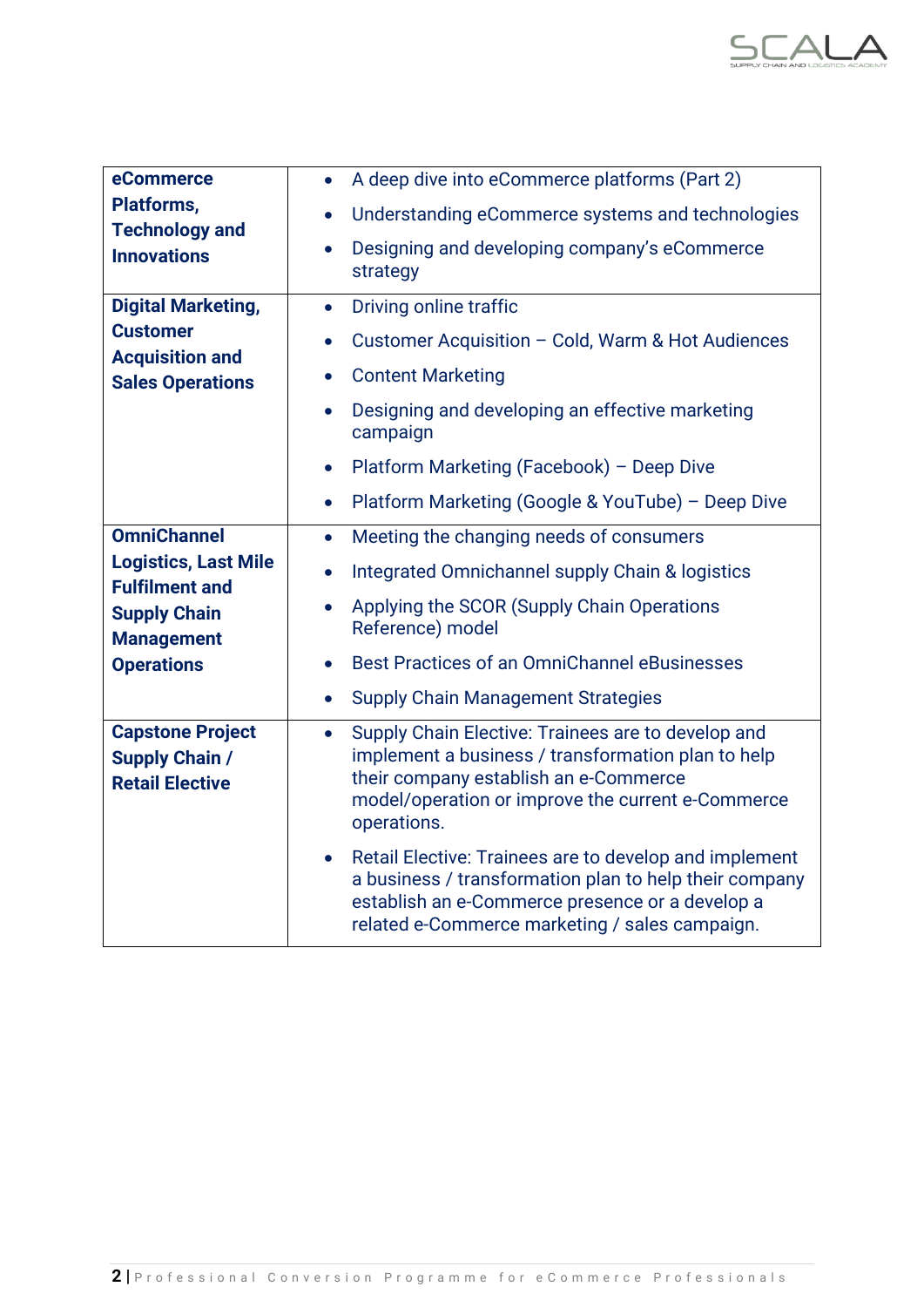

## **Course Fee & Funding**

|                       | <b>Standard Rate</b>           | <b>Enhanced Rate</b>                                                                                                                     |
|-----------------------|--------------------------------|------------------------------------------------------------------------------------------------------------------------------------------|
| <b>Salary Support</b> | Up to 70% of Monthly Salary    | Up to 90% of Monthly Salary                                                                                                              |
|                       | (capped at S\$4,000 per month) | (capped at S\$6,000 per month)                                                                                                           |
|                       |                                | For Long-term Unemployed <sup>1</sup> Singapore<br>Citizen or Mature <sup>2</sup> Singapore Citizen trainees                             |
| <b>Course Fee</b>     | Up to 70% Course Fee           | Up to 90%* Course Fee                                                                                                                    |
| <b>Subsidy</b>        |                                | For Singapore Citizen or Singapore<br>Permanent Resident trainees sponsored by<br>SMEs or Mature <sup>2</sup> Singapore Citizen trainees |

\*Different funding caps may apply. Read Note below.

- 1. LTU: unemployed for 6 months or more
- 2. Mature: aged 40 and above

\*The enhanced course fee funding of additional 20% is claimable after the successful completion of the programme through SkillsConnect (if applicable).

\*\*From 1st Sep 2020 to 28 Feb 2021, the Salary Support disbursement under the Professional Conversion Programmes for new hires hired between 1 Sep 2020 - 28 Feb 2021 will be disbursed over a longer period. This comprises the training duration for the conversion programme plus an additional period of retention (which is equivalent to the training duration). The total amount disbursed will remain the same.

#### **Course Fee Breakdown**

Full Course Fee: \$8,600.00 70% Course Fee Grant: \$6,020.00 30% Nett Fee: \$2,580.00 GST on 30% Nett Fee: \$180.60 Fee payable on enrolment: \$2,760.60 Additional 20% Course Fee Subsidy: \$1,720.00